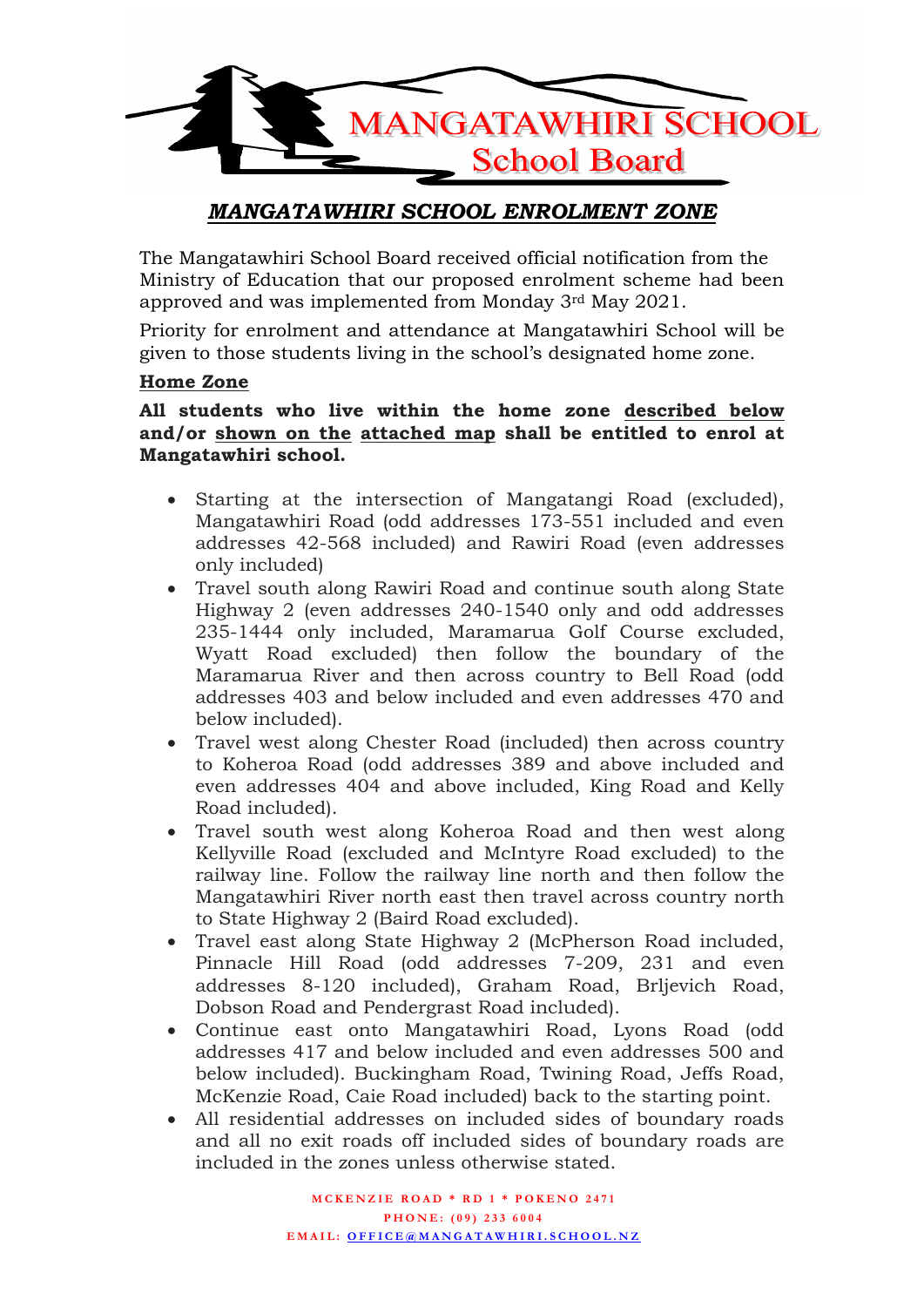## **Out of Zone Enrolments**

Each year the board will determine the number of places which are likely to be available in the following year for the enrolment of students who live outside the home zone. The board will publish this information by notice in a daily or community Newspaper circulating in the area served by the school. The notice will indicate how applications are to be made and will specify a date by which all applications must be received.

Applications for enrolment will be processed in the following order of priority:

- **First Priority** This priority category is not applicable at this school because the school does not run a special programme approved by the Secretary.
- **Second Priority** Will be given to applicants who are siblings of current students.
- **Third Priority** Will be given to applicants who are siblings to former students.
- **Fourth Priority** Will be given to any applicant who is a child of a former student of school.
- **Fifth Priority** Will be given to any applicant who is either a child of an employee of the board of the school or a child of a member of the board of the school.

## **Sixth Priority** Will be given to all other applicants.

If there are more applicants in the second, third, fourth, fifth or sixth priority groups than there are places available, selection within the priority group must be by ballot conducted in accordance with instructions issued by the Secretary under section 11G(1) of the Education Act 1989.

Parents will be informed of the date of any ballots by notice in a daily or community newspaper circulating in the area served by the school.

## **Applicants seeking second or third priority status may be required to give proof of a sibling relationship.**

The reason for the implementation of our enrolment zone is to ensure that our school does not get over-crowded and we can make the best use of our facilities.